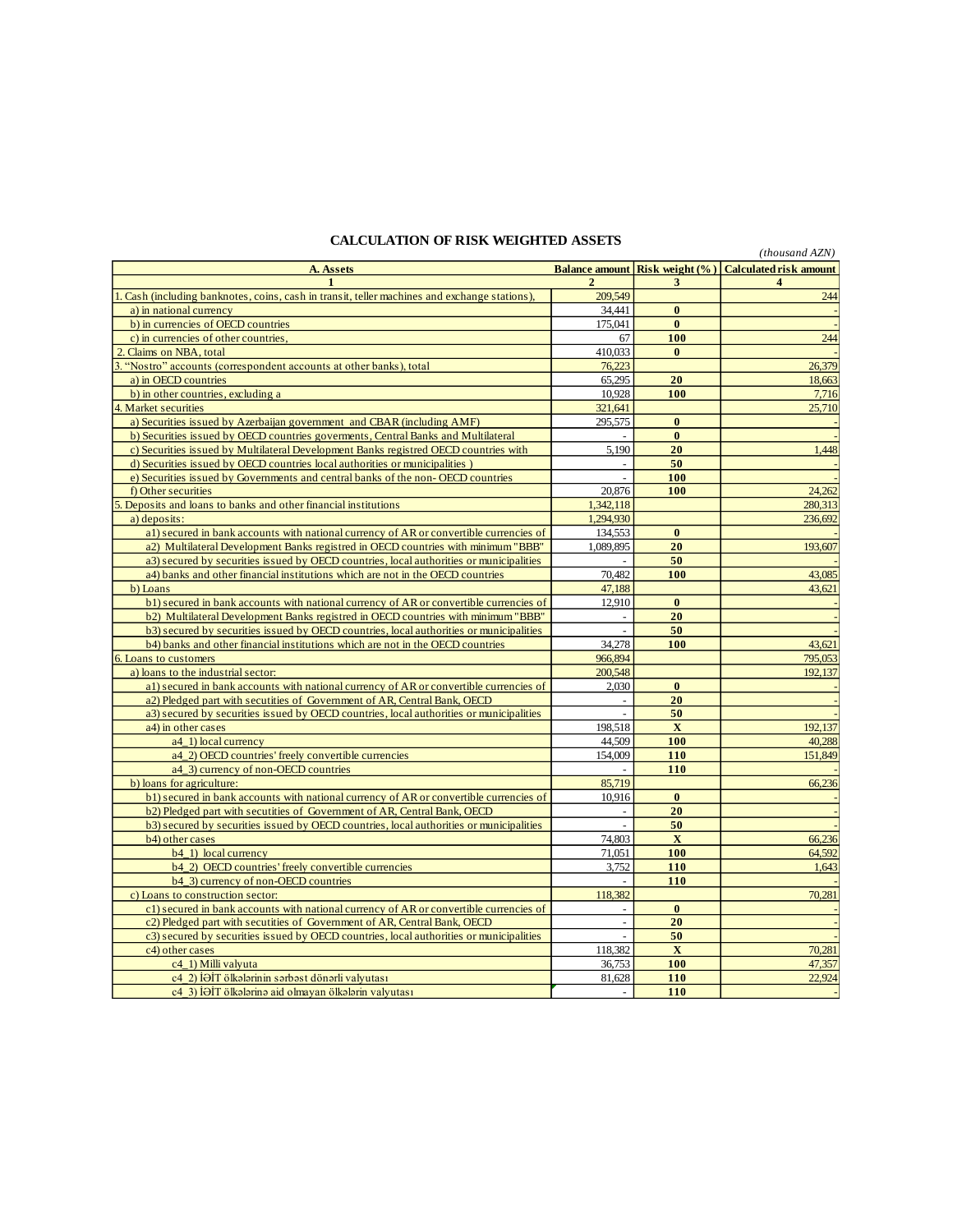| d) Loans to the transport and communication sectors:                                      | 13,377         |              | 16,067    |
|-------------------------------------------------------------------------------------------|----------------|--------------|-----------|
| d1) secured in bank accounts with national currency of AR or convertible currencies of    | 141            | $\bf{0}$     |           |
| d2) Pledged part with secutities of Government of AR, Central Bank, OECD                  | $\frac{1}{2}$  | 20           |           |
| d3) secured by securities issued by OECD countries, local authorities or municipalities   |                | 50           |           |
| $d4$ ) other cases                                                                        | 13,236         | X            | 16,067    |
| d <sub>4</sub> 1) local currency                                                          | 6.496          | <b>100</b>   | 5,113     |
| d4_2) OECD countries' freely convertible currencies                                       | 6,740          | 110          | 10,954    |
| d4_3) currency of non-OECD countries                                                      |                | 110          |           |
| e) Loans trade and service sectors :                                                      | 410,960        |              | 286,797   |
| e1) secured in bank accounts with national currency of AR or convertible currencies of    | 123,036        | $\bf{0}$     |           |
| e2) Pledged part with secutities of Government of AR, Central Bank, OECD                  |                | 20           |           |
| e3) secured by securities issued by OECD countries, local authorities or municipalities   |                | 50           |           |
| e4) other cases                                                                           | 287,925        | X            | 286,797   |
| e4 1) local currency                                                                      | 209,233        | 100          | 206.595   |
| e4_2) OECD countries' freely convertible currencies                                       | 78,692         | 110          | 80.202    |
| e4_3) currency of non-OECD countries                                                      |                | 110          |           |
| f) loans to individuals for personal purposes                                             | 131,561        |              | 157,190   |
| f1) secured in bank accounts with national currency of AR or convertible currencies of    | 2.942          | $\bf{0}$     |           |
| f2) Pledged part with secutities of Government of AR, Central Bank, OECD                  |                | 20           |           |
| f3) Mortgage loans (ADF funds or other sources to the same conditions) and securities     | 10,108         | 50           | 3.916     |
| f4) unsecured consumer loans                                                              | 64,480         | $\mathbf X$  | 69,438    |
| $f4_1$ ) local currency                                                                   | 32,952         | 100          | 30,709    |
| f4_2) OECD countries' freely convertible currencies                                       | 31,528         | <b>120</b>   | 38,729    |
| f4_3) currency of non-OECD countries                                                      |                | 120          |           |
| f5) other consumer loans                                                                  | 54,030         | X            | 83,835    |
| f <sub>5</sub> 1) local currency                                                          | 905            | 100          | 967       |
| f5_2) OECD countries' freely convertible currencies                                       | 53,126         | 120          | 82,868    |
| f5_3) currency of non-OECD countries                                                      |                | 120          |           |
| g) Loans to other sectors                                                                 | 6,347          |              | 6,347     |
| $g(1)$ secured in bank accounts with national currency of AR or convertible currencies of |                | $\bf{0}$     |           |
| g2) Pledged part with secutities of Government of AR, Central Bank, OECD                  |                | 20           |           |
| g3) secured by securities issued by OECD countries, local authorities or municipalities   | $\overline{a}$ | 50           |           |
| g4) other cases                                                                           | 6,347          | $\mathbf{X}$ | 6,347     |
| $g(4_1)$ local currency                                                                   | 6,347          | 100          | 6,347     |
| g4_2) OECD countries' freely convertible currencies                                       | ÷,             | 110          |           |
| g4 3) currency of non-OECD countries                                                      | $\overline{a}$ | <b>110</b>   |           |
| 7. Fixed assets not used in bank operations (minus depreciation)                          | 21,778         | 100          | 17,505    |
| 8. Equity investments to unconsolidated subsidiary Banks and other in companies           | 148,987        | $\bf{0}$     |           |
| 9. All other assests                                                                      | 69,613         |              | 53,514    |
| a) secured in bank accounts with national currency of AR or convertible currencies of     | 8,214          | $\bf{0}$     |           |
| b) Pledged part with secutities of Government of AR, Central Bank, OECD governments,      |                | 20           |           |
| c) secured by securities issued by OECD countries, local authorities or municipalities    |                | 50           |           |
| d) other cases                                                                            | 61,399         | 100          | 53,514    |
| 10. (minus) Allowance for possible losses                                                 | 102,463        | $\bf{0}$     |           |
| 11. Intangible assests                                                                    | 14,954         | $\bf{0}$     |           |
| 12. Total balance assets                                                                  | 3,479,327      | $\mathbf X$  |           |
| 13. The total amount of risk-weighted assets                                              |                |              | 1,198,718 |